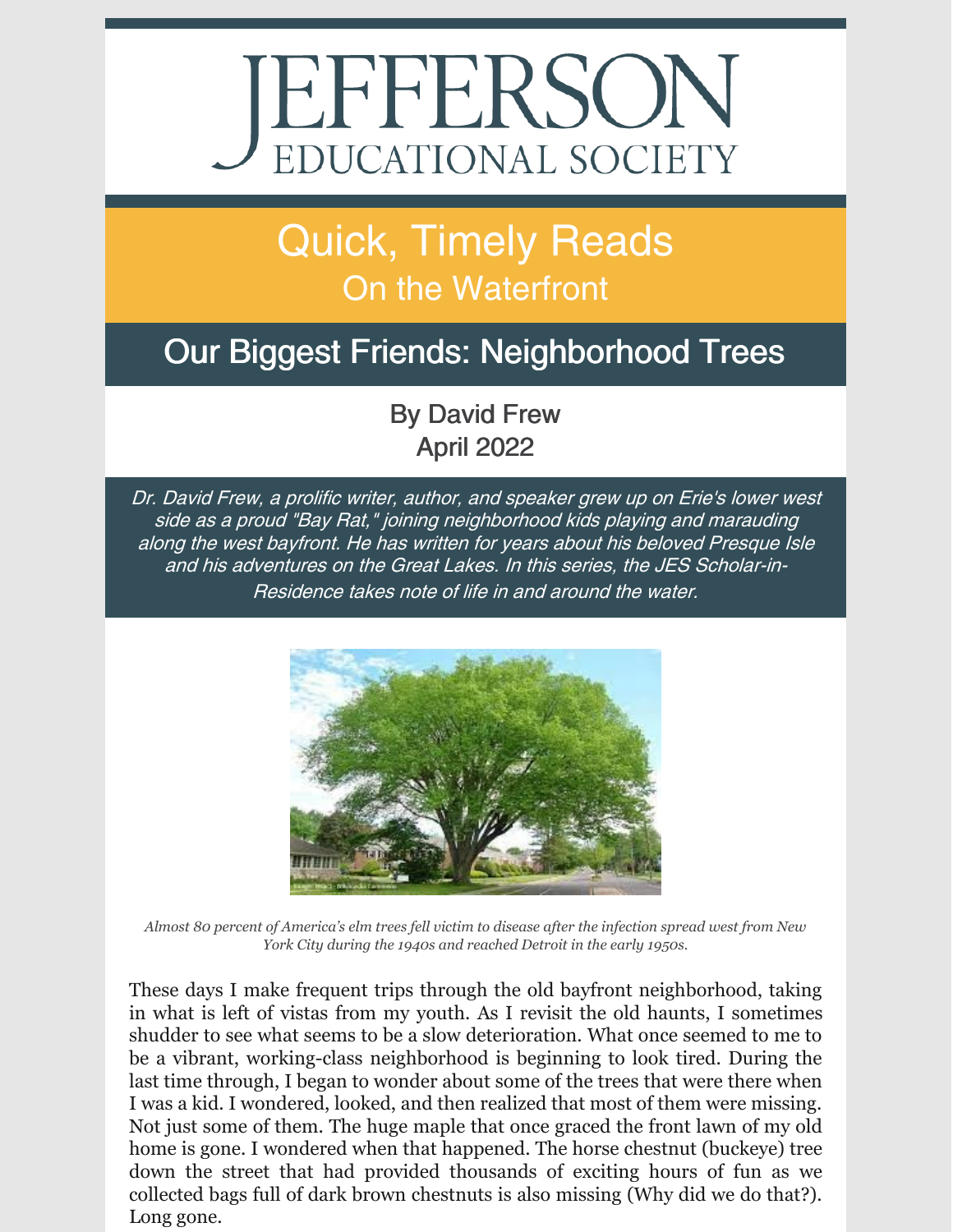A few weeks ago, I walked along West Fourth Street and carefully scanned the backyards that once contained lovely mature trees. I knew most of them from climbing, a relentless activity for us kids. But like the verge trees (the area between the sidewalk and curb) at the fronts of our houses, they are almost all missing. Did people remove their backyard trees? Were they old and decaying? In need of removal? As I scanned for trees it suddenly dawned on me. The reason that the old neighborhood looks so tired and beat up has as much to do with the denuding of its trees as it has with the deteriorating homes. One tree problem that I vaguely recall was the epidemic of Dutch elm disease that attacked Erie as well as other cities in the 1940s and 1950s. We lost scores of stately elms over the years, and they were not replaced.

Urban planners have noted that inner-city residents in deteriorating neighborhoods (like my old block) that have suffered from the loss of trees have neither the resources nor the will to replace lost trees with new ones. And the loss of trees has economic consequences that are related to the reduction of the canopy. Average canopy coverage in the United States has fallen from 30 percent to about 27 percent over the past few decades and urban foresters suggest a minimum of 40 percent. Like many overall statistics, the averages do not explain the problem. An analysis of individual neighborhoods reveals that decaying innercity neighborhoods suffer from having canopy coverage that is much smaller than the average while upscale areas benefit from larger-than-average canopies. Urban planners also note the relationship between the size of a city's canopy coverage and many modern urban ills.

Earliest reports of Erie, written by settlers who arrived in the late 1700s and early 1800s, describe an area that was thickly forested with mature trees. One of the original problems in developing the city was thinning out enough trees to create building lots and streets. That process seems to have led to a long and systematic reduction of the tree canopy. With the exception of parks and the few undeveloped areas, trees were systematically eliminated and, until recent years, there has been no plan to replace them.

In my current neighborhood, where I have lived for more than 50 years, mature trees have disappeared at an alarming rate. During our second year on Erie's west side, a committee of neighbors dropped by to request that I join them in a plan to remove all of our backyard trees. Our neighbor on the north and three who lived on the street behind us had contacted a person who had offered a large discount to remove the five huge hardwood trees at once. If I had joined the group effort the discount would have increased. When I asked why these otherwise sensible people wanted to remove beautiful, mature trees they cited the nuisance of leaf removal as well as the fact the shade created by the trees was making it difficult to grow lawns.

I was probably not polite when I refused. I suggested that what they were planning was much less than environmentally sensible. Two of those people have not spoken to me since (it has been 50 years), and our neighbor to the north moved after calling me "an environmentalist devil." During the tree removal period, another neighbor to the north had a verge tree on the front of his house cut down, an action that prompted me to call the city to complain. The call was not a success, however. Even though the lovely, mature oak tree was on city property, it was cut down and hauled away while city workers tried to decide if they had the legal right to stop the slaughter. Naturally, I responded to that event by planting a new mature tree on the front of my house, in the city verge space. With permission, of course.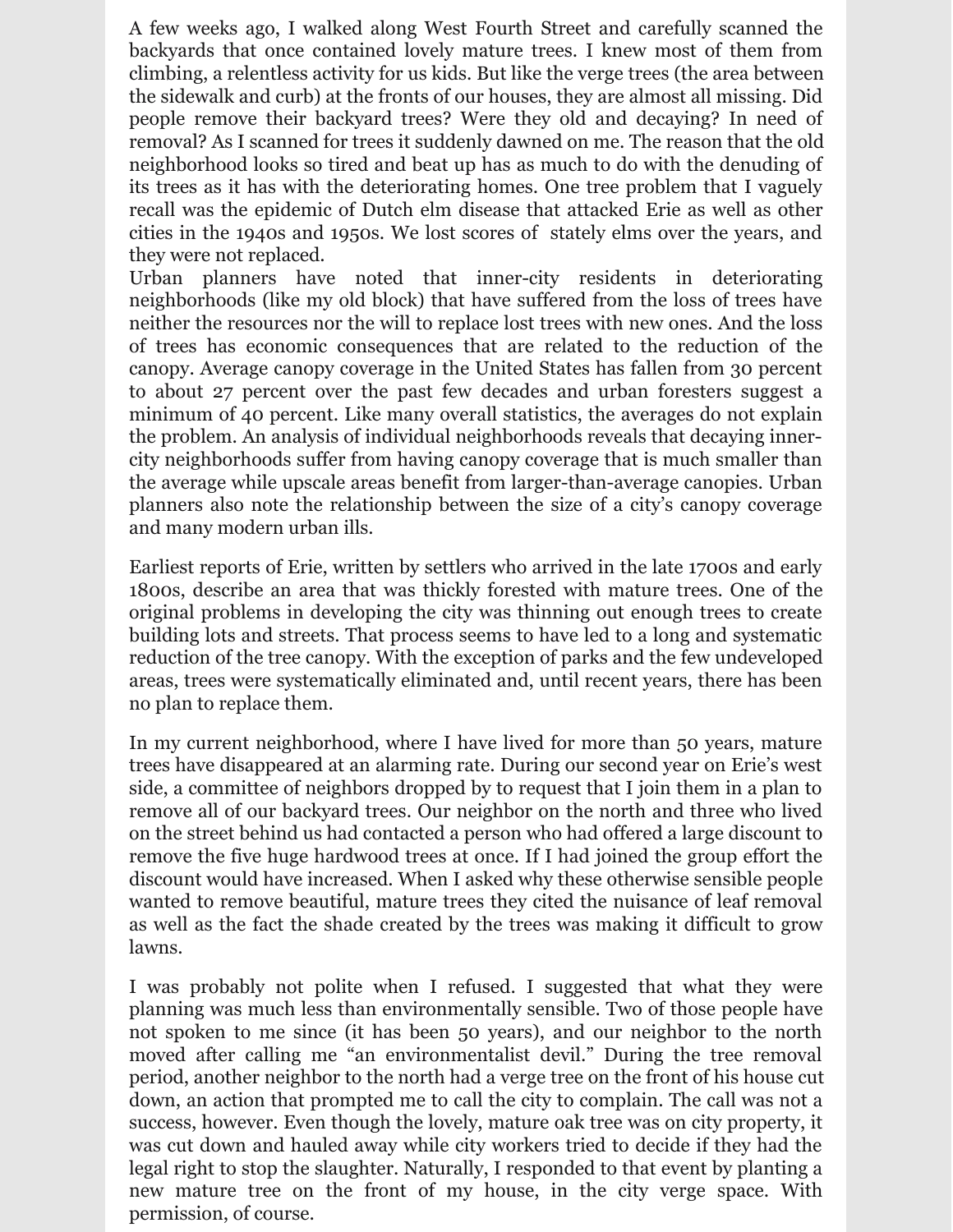Since those days in the early 1970s, there has been substantial research into the importance of urban forestry. Study after study has concluded that the density of a city tree canopy predicts dozens of epidemiological measures of physical and mental health. Recent research has linked the density of a city's tree canopy (the rate of loss of trees) with physical health, depression, disease, crime, and other urban maladies. As if to "jump on an urban renewal bandwagon," several of these studies have also linked changes in urban tree canopy coverage with poverty and housing decay. A lack of canopy cover has been shown to correlate significantly with housing values, crime, and other quality of life issues, including several epidemiological measures of human health. Diabetes and metabolic disease have been linked to urban tree canopy coverage. Critics of these studies suggest they are correlation studies rather than controlled experiments and that there may be a statistical confound associated with attempts to blame shrinking tree coverage for the economic ills of American cities. But modern analytical techniques are able to partially sort out the various causal effects within data.

A few years ago, I blundered into a wonderful book called "The Secret Lives of Trees," which contained some theoretical explanations for the power of trees. The author, Peter Wollhenben, is a German forester who had been in the business of harvesting lumber for several large companies. Wollhenben was also in charge of replacing harvested trees with new plantings after a previously forested area had been clear cut. Eventually, he became disenfranchised with re-planting programs and concluded that ongoing approaches to industrial lumber harvesting were dysfunctional to the Earth, responsible for increasing climate change, and degrading the environment. He now argues that ongoing re-planting programs, which have been done with no regard for species diversification or location appropriateness, are effectually worse than doing nothing in clear cut areas.



*Peter Wollhenben*

Wollhenben quit his forester job and became obsessed with making up for the harm that he had previously done to trees by warning the world of the dangers of disregarding the world's shrinking forests. His new position as protector of forests provided a platform from which he began to explain his evolving awareness of trees as living organisms. In his new role, he hypothesized that trees were unappreciated sentient beings, the largest and most influential creatures on the planet, and that mankind's relentless destruction of them had been tantamount to self-destruction. Noting that the largest part of a mature tree is the root system, an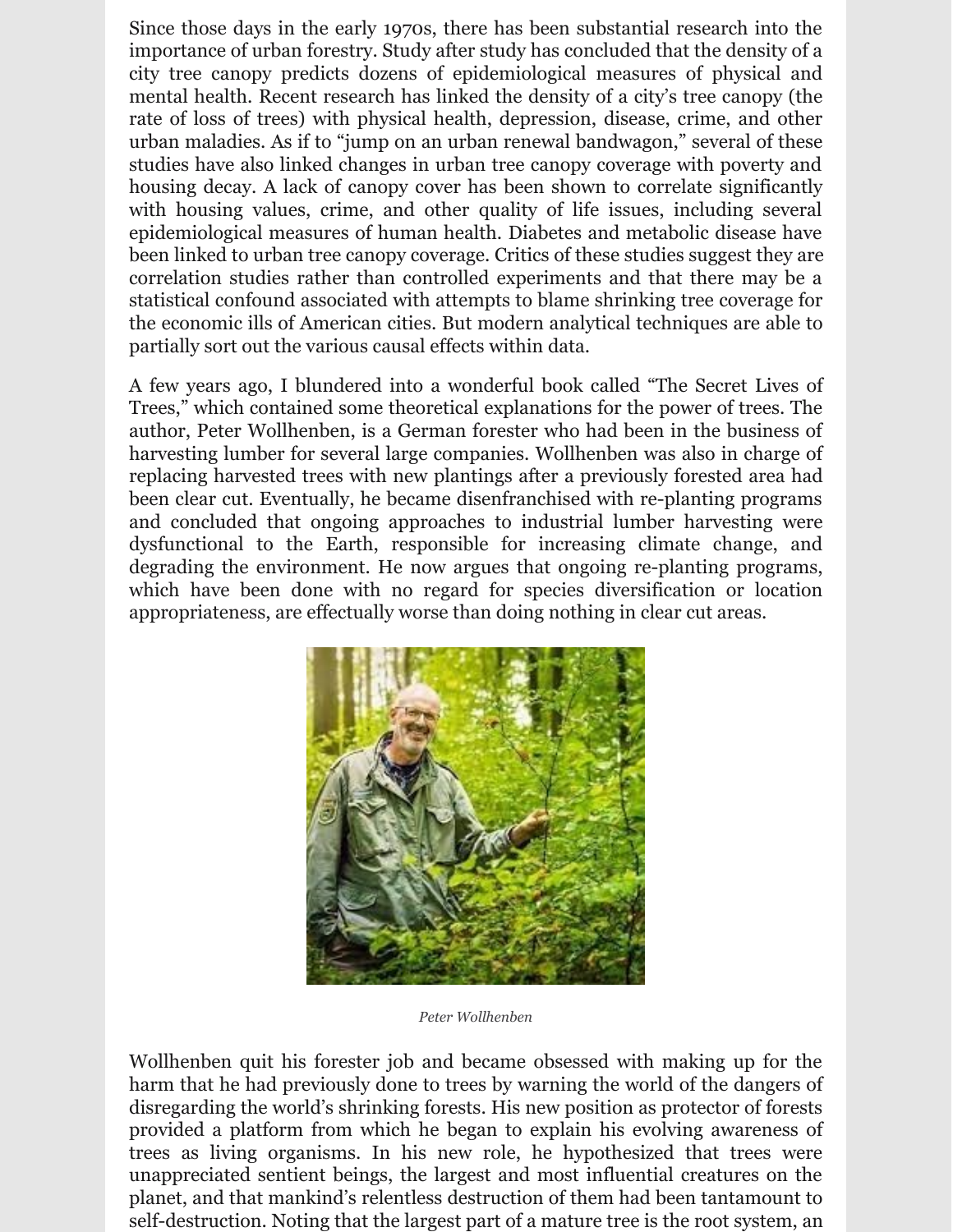organic but essential part of the tree that is largely unseen and misunderstood by modern humans, he began to argue that trees live in forest communities where their roots are interconnected and constantly communicating with each other. He feels intuitively that they feel each other's presence, care for, and protect each other. Wollhenben noted, for example, that if one member of an interconnected tree community is experiencing distress or disease, the others work together to send it extra energy via their root systems.



*Professor Susan Simard, University of British Columbia*

While this sentient tree community hypothesis may have seemed a bit far-fetched to some skeptics, it attracted the attention of a number of botanical researchers who wondered if Wollhenben's suppositions could be tested. Would it be possible to test these hypotheses; to isolate trees either in their forest environments or controlled laboratory settings and make scientific measurements? Eventfully, Dr. Suzanne Simard from Canada's University of British Columbia began to design research projects both in the field and at university laboratories, and her findings supported Wollhenben's conclusions. Calling her approach to tree research the "Tree Web Theory," she was able to demonstrate and measure the constant communication that connects trees at the molecular level. Professor Simard eventually posited that the largest and most mature trees in forest communities seemed to take on the role of "mother," helping to assure the flow of essential nutrients for smaller, younger, newer, or threatened tree community members.

UBC and its large botany staff dedicated to forest management have taken on the role of protector of North America's reaming tracts of virgin trees. This initiative is connected to the university's location near the epicenter of North America's remaining untouched forest. And recently there seems to be a new and exciting entrant in the forestry literature. Another Canadian, this time from eastern forests of Ontario and Quebec, is being recognized. Diana Beresford-Kroeger was a seeming voice in the wilderness until lately.

Born in Ireland, Beresford-Koreger moved to Canada, where she completed a doctoral degree in botany, worked as a university professor and researcher, and recently created a private forest preserve in Ontario. There she is struggling to find, plant, and care for threatened tree species. After an early exposure to the world of Celtic mysticism in Ireland, which centered on forests and trees, she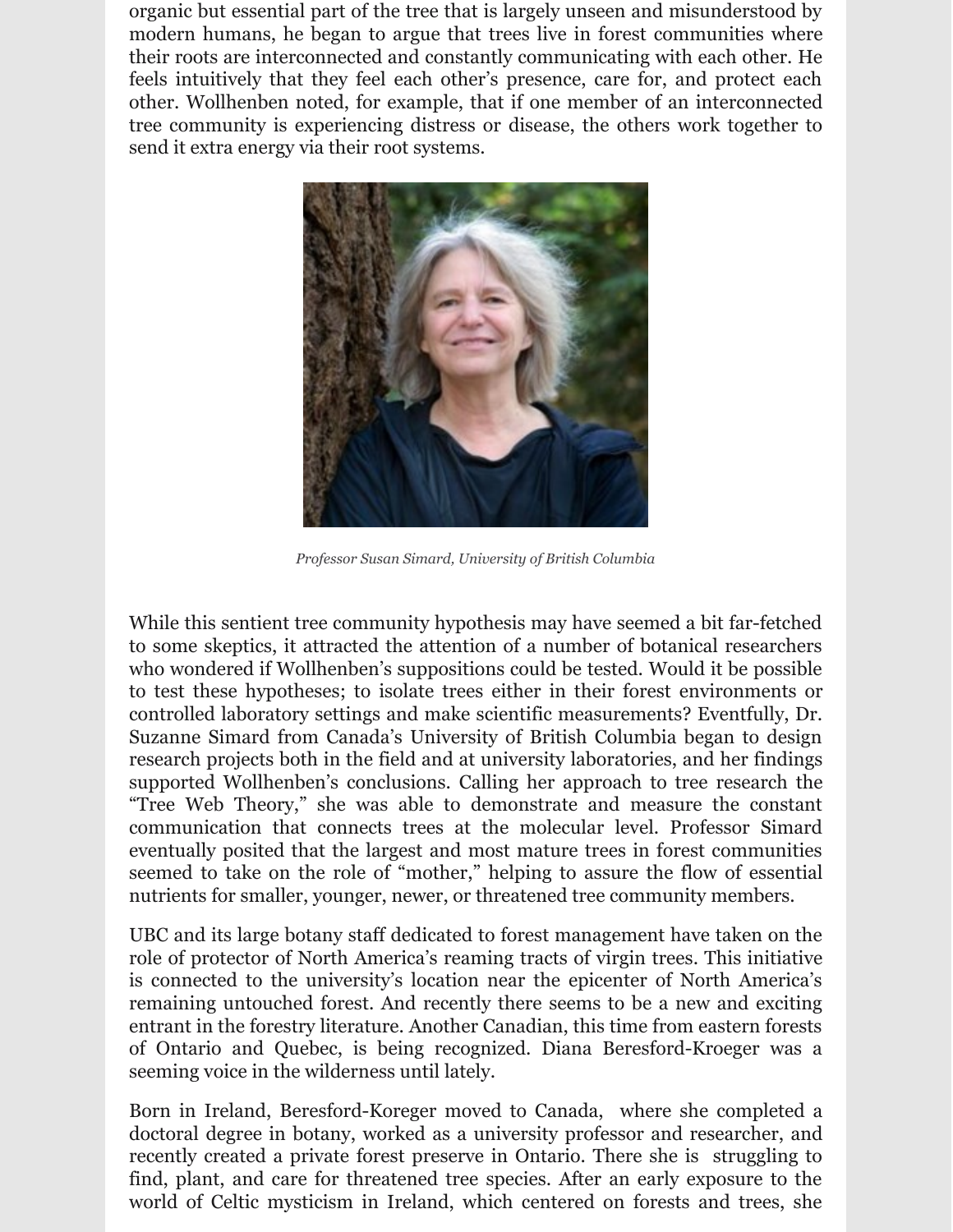found herself attracted to Native North American (Huron) beliefs regarding trees and their importance. Beresford-Kroeger has slowly evolved a body of work that includes seven books as well as dozens of important journal articles that argue for the power and ecological importance of trees.



*Diana Beresford-Kroeger at her garden preserve in Ontario*

In her 2019 book, "To Speak for the Trees: My Life's Journey from Ancient Celtic Wisdom to a Healing Vision of the Forest," Beresford-Kroger argues that our ability to save the world's trees from annihilation and extinction may be the final opportunity to save the Earth from the destruction that is being threatened by climate change. Her work complements research from British Columbia that suggests the importance of the mother trees, which defined and protected northern forest communities until European arrival. Like the ancient Celts, native people understood the spiritual power of trees and protected them, especially the mother trees. This was a natural instinct for native people whose societies were matriarchal.

Sadly, critical mother trees were the first to be cut as Europeans spread across North America. And North American forests have suffered accordingly. Europeans generally regarded Indians as naïve and ignorant and disregarded their warnings about trees (and other natural phenomena). It is now becoming apparent, however, that native Huron people, who lived near Beresford-Kroger's adopted Ontario forests, knew better. Why did it take so long for modern science to catch up?

*Glimmers of hope: Erie Mayor Joe Schember has announced a plan to increase the size and diversity of Erie's tree canopy. Meanwhile, the grand maple tree that neighbors tried to persuade me to remove from my backyard is happy, healthy, and budding in anticipation of spring. According to the arborist who examined it last year, it is almost 90 years old.*

**Subscribe to JES [Publications](https://lp.constantcontactpages.com/su/OYSOPRt/PublicationsSubscription?source_id=e674f99d-e3df-4cf0-9da4-03bed7c27885&source_type=em&c=) Emails! [Subscribe](https://lp.constantcontactpages.com/su/TXbaxH2/BookNotesSubscription?source_id=e674f99d-e3df-4cf0-9da4-03bed7c27885&source_type=em&c=) to Book Notes Emails!**

Accidental Paradise Available at TRECF!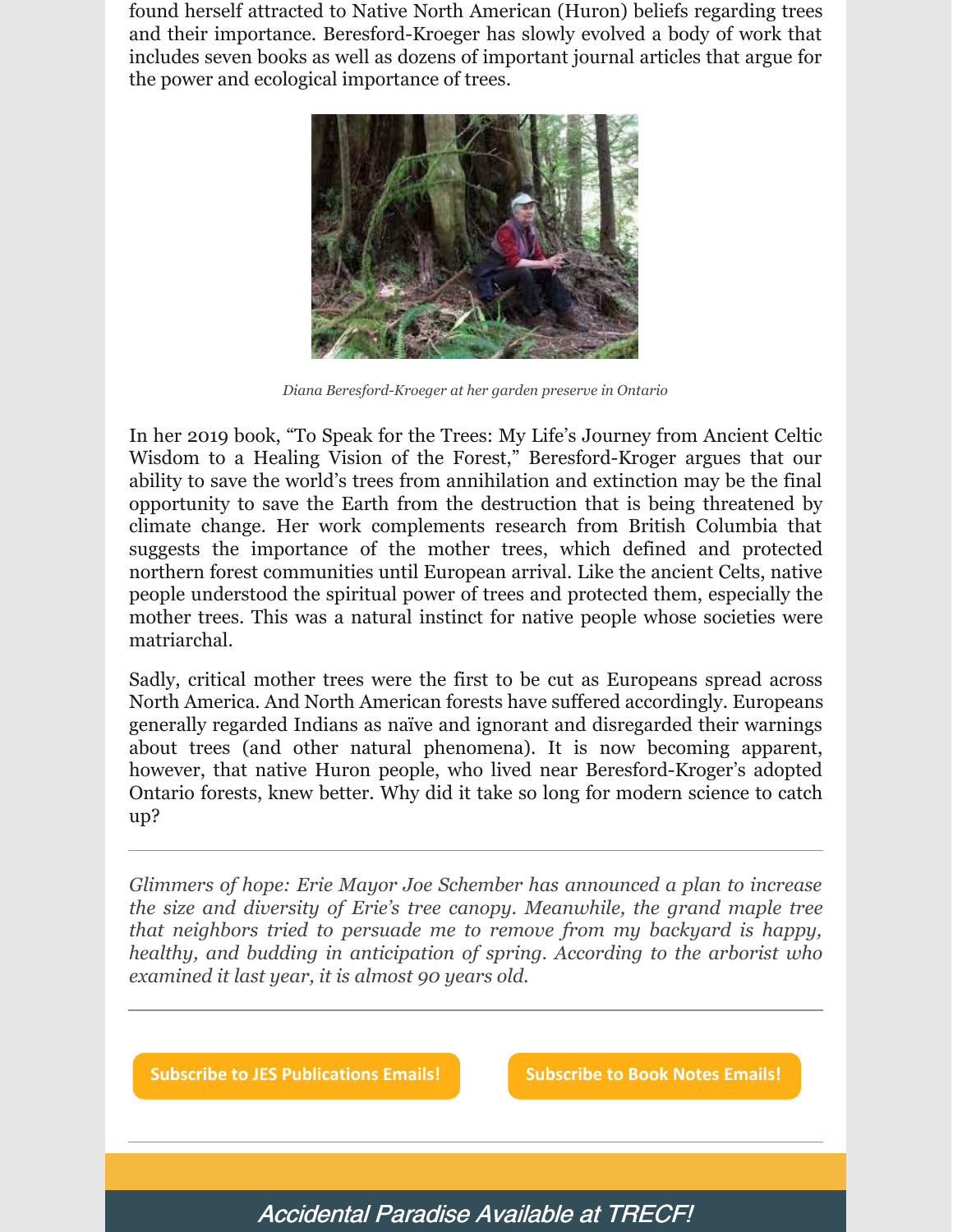#### Accidental Paradise by Dr. David Frew and Jerry Skrypzak



The beautiful book on Presque Isle published by authors David Frew and Jerry Skrypzak – "Accidental Paradise: 13,000-Year History of Presque Isle" – is on sale at the Tom Ridge Environmental Center's gift shop and through a special website, [AccidentalParadise.com](http://r20.rs6.net/tn.jsp?f=001EIJ4bWInbAgZbfubFkRC6CJbiNPBnDNmlUevQbPeCp1CHyPy1PudVT_GBGMKCgQkI5_hxwzW8RAuM_JPgy-OW4cwbEtSpi2bXvIzjjPOzDvf5Za4YQ6DXvK7wLRR56asG7Ya4wMn-TbrCz2fsITPjg==&c=WAaU3N0-L4YGB3ynOn-kUkgM_yiuLjPWr84Za7eXf1C6hqLg9eYUwQ==&ch=CjD0a-KMcO9BAvzxTmthj-rGDyoqC43eKwiy7Xv9UvzdH29THLJyEw==).

The book, priced at \$35 plus tax and shipping, can be ordered now through the website sponsored by the TREC Foundation, [AccidentalParadise.com](http://r20.rs6.net/tn.jsp?f=001EIJ4bWInbAgZbfubFkRC6CJbiNPBnDNmlUevQbPeCp1CHyPy1PudVSoSqIsYDhcA2SVqGDFbvwXgwDL8Czp1wjUocXtAllu6z186Q0Y8g_KhSkRdZX9w7zBMb3-ovne_jE0DF8YyX2sBzca0-7AbuWORKrz902cn9WpYIdN3_Ho=&c=WAaU3N0-L4YGB3ynOn-kUkgM_yiuLjPWr84Za7eXf1C6hqLg9eYUwQ==&ch=CjD0a-KMcO9BAvzxTmthj-rGDyoqC43eKwiy7Xv9UvzdH29THLJyEw==).

Presque Isle Gallery and Gifts on the main floor of TREC, located at301 Peninsula Drive, Suite #2, Erie, PA 16505 will also handle sales *daily from 10* a.m. to 4 p.m.

For more information, send an email to aperino@TRECF.org.

To watch "Accidental Paradise: Stories Behind The Stories" click [here](http://r20.rs6.net/tn.jsp?f=001EIJ4bWInbAgZbfubFkRC6CJbiNPBnDNmlUevQbPeCp1CHyPy1PudVSoSqIsYDhcADYmNoBPGxBZ1-4y1KleSguYPYDvB1zSMRerJBfcuaLH0e3z_VX77sufLH-MJ5RyfuLkHkTbnhg5-strVFZTtBg==&c=WAaU3N0-L4YGB3ynOn-kUkgM_yiuLjPWr84Za7eXf1C6hqLg9eYUwQ==&ch=CjD0a-KMcO9BAvzxTmthj-rGDyoqC43eKwiy7Xv9UvzdH29THLJyEw==).

#### ABOUT THE AUTHOR

Historian and author David Frew, Ph.D., is a Scholar-in-Residence at the JES. An emeritus professor at Gannon University, he held <sup>a</sup> variety of administrative positions during <sup>a</sup> 33-year career. He is also emeritus director of the Erie County Historical Society/Hagen History Center and is president of his own management



consulting business. Frew has written or co-written 35 books and more than 100 articles, cases, and papers.